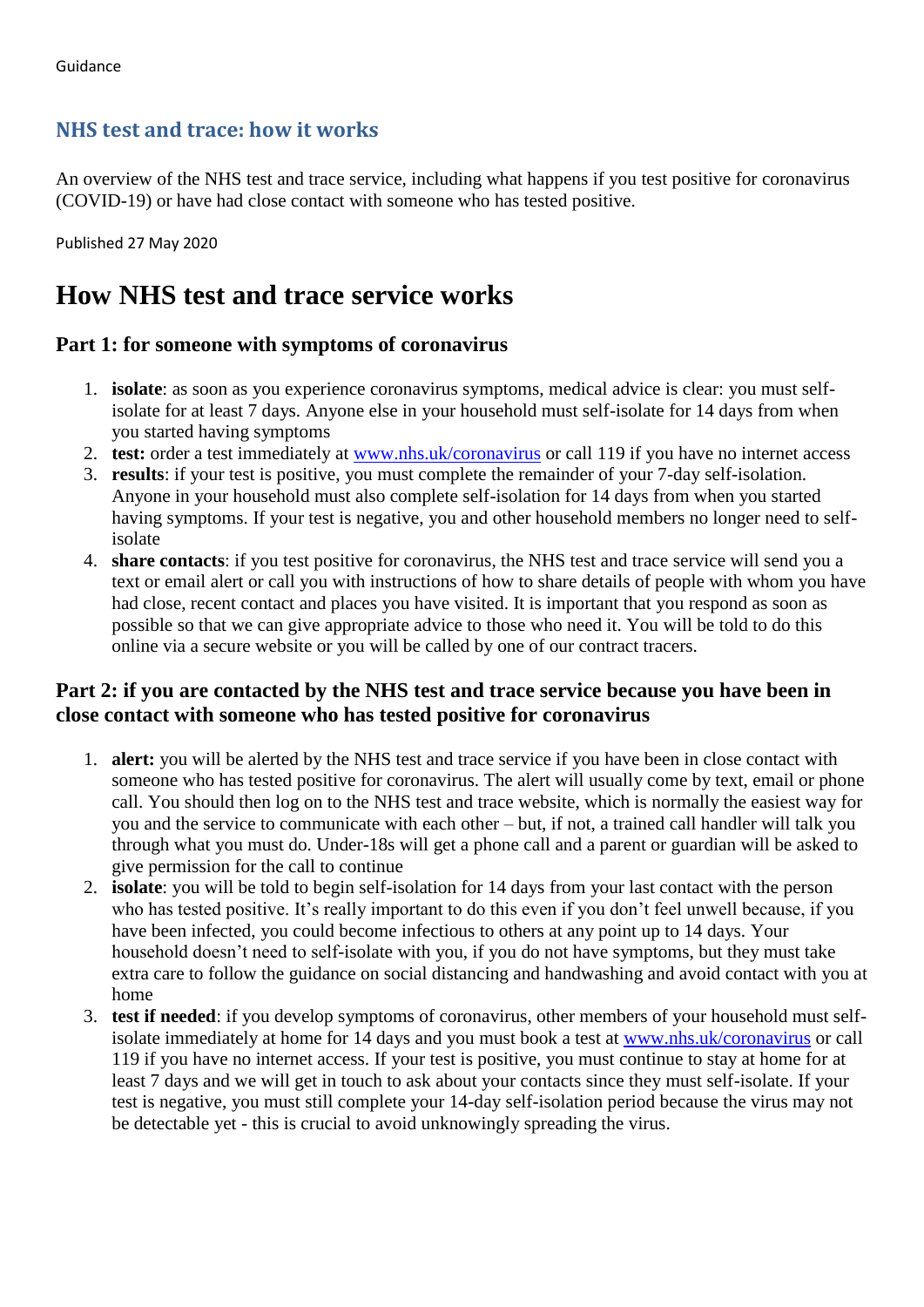# **People who develop symptoms of coronavirus**

## **When to self-isolate**

The medical advice is clear: you must self-isolate if you have coronavirus symptoms or live in the same household as somebody who does. The main symptoms of coronavirus are:

- high temperature this means you feel hot to touch on your chest or back (you do not need to measure your temperature)
- $\bullet$  new, continuous cough this means coughing a lot for more than an hour, or 3 or more coughing episodes in 24 hours (if you usually have a cough, it may be worse than usual)
- loss or change to your sense of smell or taste this means you've noticed you cannot smell or taste anything, or things smell or taste different to normal

For more information, read the further [guidance on symptoms.](https://www.nhs.uk/conditions/coronavirus-covid-19/check-if-you-have-coronavirus-symptoms/)

If you have one or more of these symptoms, you must self-isolate straight away for 7 days – or longer if you still have symptoms other than cough or loss of sense of smell/taste.

If you live in the same household as someone with coronavirus symptoms, you must self-isolate straight away for 14 days.

## **How to order a test**

Please tell us about your symptoms as soon as possible and get a test to find out if you have coronavirus. Please tell us about your symptoms as soon as possible. The sooner you have a test, the sooner we can let you know if you and other members of your household must remain in self-isolation.

Members of the public can order a test through the [NHS website.](https://www.nhs.uk/ask-for-a-coronavirus-test)

If you are an essential worker or an employer, please visit:

- [essential workers](https://www.gov.uk/apply-coronavirus-test-essential-workers)
- [employers](https://test-for-coronavirus.service.gov.uk/appointment)

If you don't have access to the internet, you can order a test by phoning 119.

Our [guidance on](https://www.gov.uk/guidance/coronavirus-covid-19-getting-tested) testing has more information on our testing programme.

We've made it as easy as possible for everyone who has symptoms to access a test quickly, and there are now many potential ways to be tested:

- drive-through regional testing sites
- mobile testing units
- test kits delivered to your home
- hospital-based testing for NHS patients and staff
- When you order a test, you will get information on the options available to you.
- We currently aim to provide results within 48 hours of taking a test, but some results may take longer.
- You will get your results by text, email or phone and the message will advise you about what to do next.

## **If you test negative**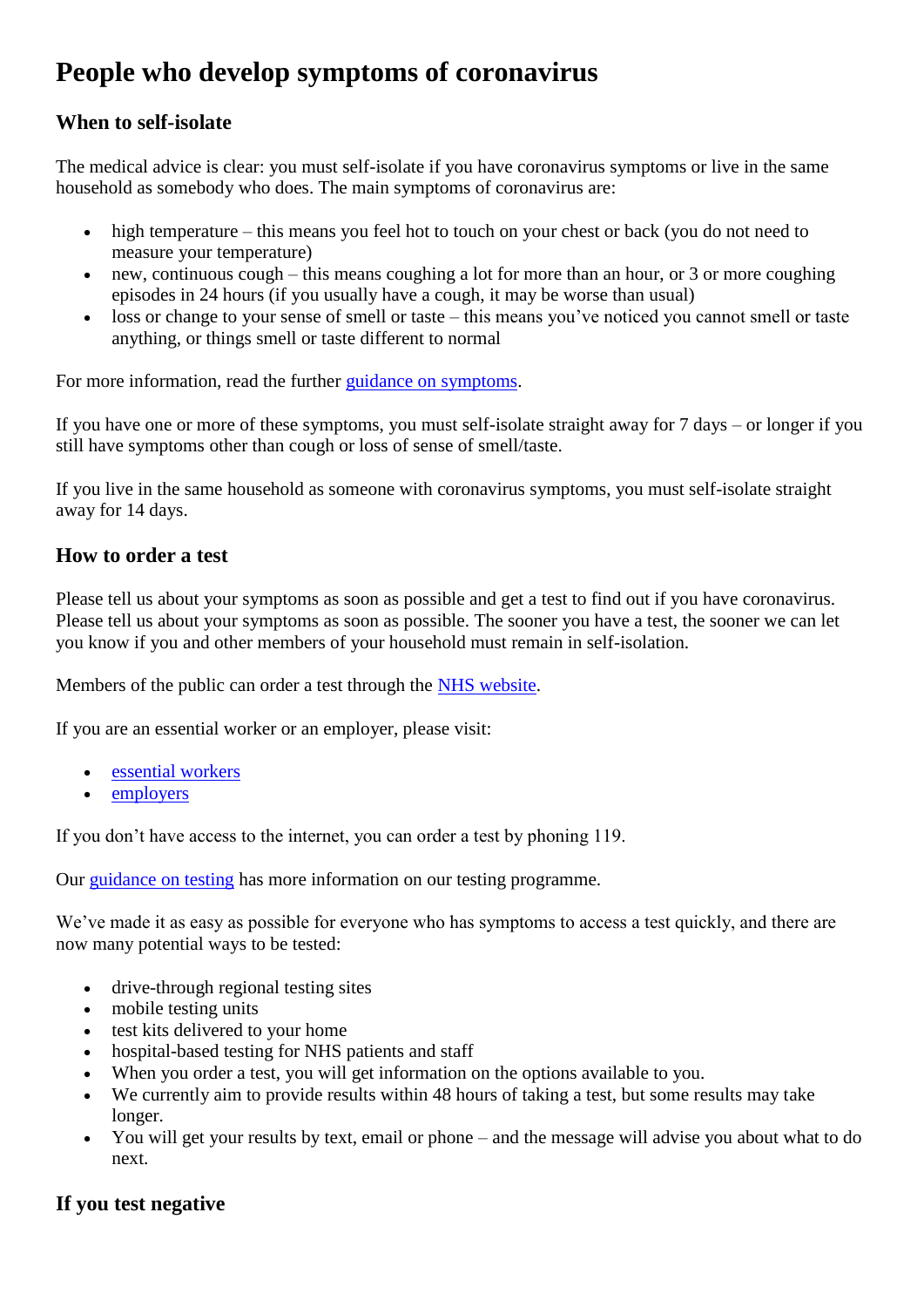- If you get a negative test result, this means you are at low risk of having coronavirus.
- Other members of your household can stop self-isolating. If you feel well and no longer have symptoms similar to coronavirus, you can stop self-isolating. You could still have another virus, such as a cold or flu – in which case it is still best to avoid contact with other people until you are better.

#### **If you test positive**

 If you get a positive test result, this means that when you took the test, you had coronavirus. You – and other members of your household – must continue to self-isolate.

#### **Telling people about your test result**

If you develop symptoms, you may wish to alert the people with whom you have had close contact over the last 48 hours. You should tell them that you might have coronavirus but are waiting for a test result.

At this stage (until the test result is known), those people do not need to self-isolate, but they should take extra care in practising [social distancing](https://www.gov.uk/government/publications/staying-alert-and-safe-social-distancing/staying-alert-and-safe-social-distancing) and good hygiene, like washing their hands regularly. They should also watch out for their own [symptoms.](https://www.nhs.uk/conditions/coronavirus-covid-19/check-if-you-have-coronavirus-symptoms/)

You may want to write down your recent close contacts now so that you have them to hand if you test positive.

#### **Sharing information about your recent contacts**

If you get a positive test, we will contact you and ask you to share information about any close contacts you had just before or after you developed symptoms. This is vital if we are to stop the spread of the virus.

We will contact you by text message, email or phone. If you are under 18 years old, we will contact you by phone wherever possible and ask for your parent or guardian's permission to continue the call.

You will be sent a link to the NHS test and trace website and asked to create a confidential account where you can record details about your recent close contacts. If you do not have internet access or if you don't complete the online process, one of our contact tracers will phone you to gather this information from you.

The information you give will be handled in strict confidence and will only be kept and used in line with data protection laws. It will help us to contact people who are at risk of having been exposed to coronavirus and explain what they must do to help prevent the further spread of the virus.

When we contact people to advise them to self-isolate, we do not tell them your identity. But if you have alerted them when you first develop symptoms or when you get your test result, they will be better prepared for the advice we give them.

#### **When we contact you**

If the NHS test and trace service contacts you, the service will use text messages, email or phone.

All texts or emails will ask you to sign into the [NHS test and trace contact-tracing website](https://contact-tracing.phe.gov.uk/)

We will contact you by text message, email or phone. If you are under 18 years old, we will contact you by phone wherever possible and ask for your parent or guardian's permission to continue the call.

You will be sent a link to the NHS test and trace website and asked to create a confidential account where you can record details about your recent close contacts. If you do not have internet access or if you don't complete the online process, one of our contact tracers will phone you to gather this information from you.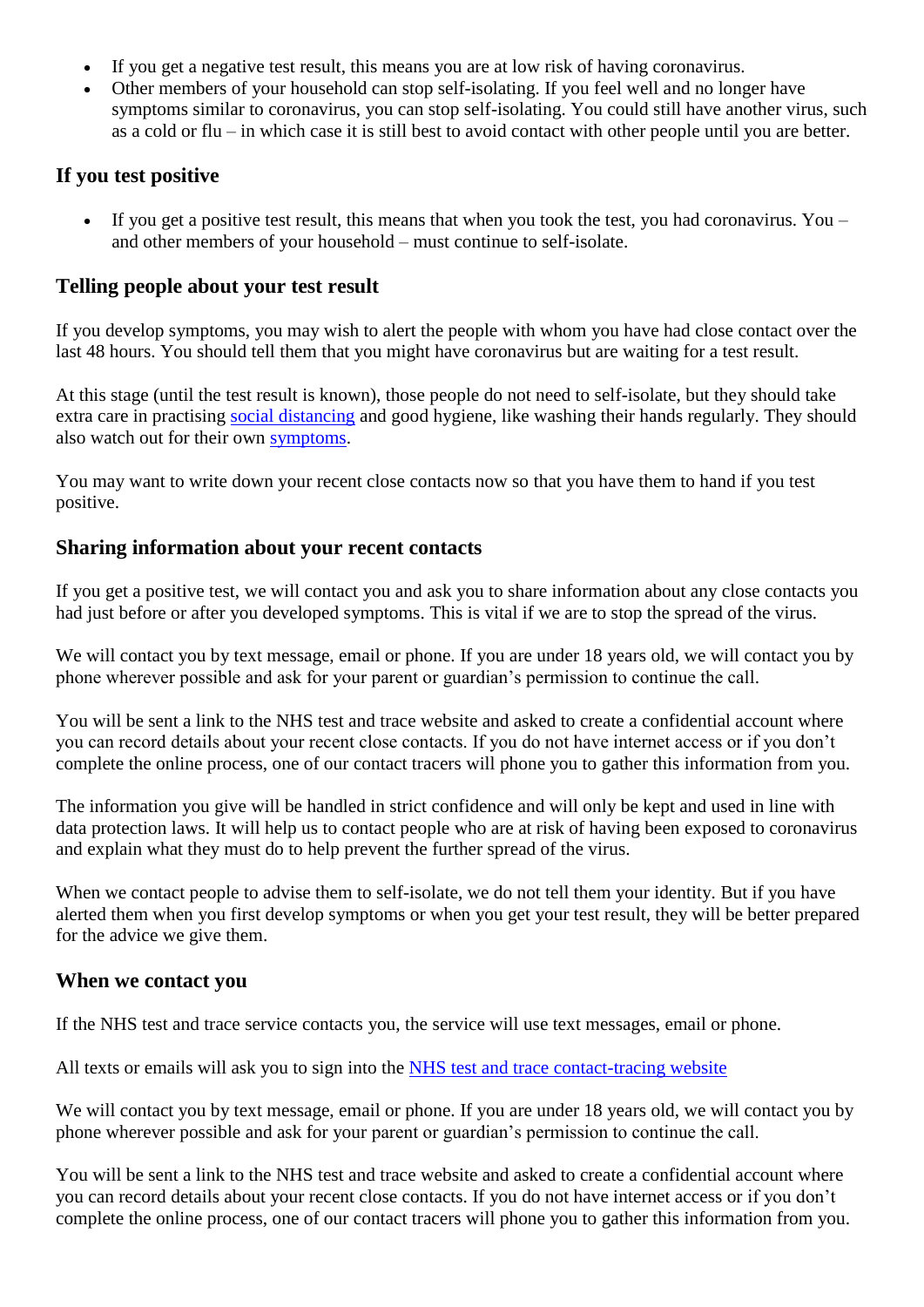The information you give will be handled in strict confidence and will only be kept and used in line with data protection laws. It will help us to contact people who are at risk of having been exposed to coronavirus and explain what they must do to help prevent the further spread of the virus.

When we contact people to advise them to self-isolate, we do not tell them your identity. But if you have alerted them when you first develop symptoms or when you get your test result, they will be better prepared for the advice we give them.

#### **When we contact you**

If the NHS test and trace service contacts you, the service will use text messages, email or phone.

All texts or emails will ask you to sign into the [NHS test and trace contact-tracing website.](https://contact-tracing.phe.gov.uk/)

If NHS test and trace calls you by phone, the service will be using a single phone number: 0300 013 5000.

All information you provide to the NHS test and trace service is held in strict confidence and will only be kept and used in line with the Data Protection Act 2018.

Contact tracers will:

- call you from 0300 013 5000
- send you text messages from 'NHS'
- ask you to sign into the [NHS test and trace contact-tracing website](https://contact-tracing.phe.gov.uk/)
- ask for your full name and date of birth to confirm your identity, and postcode to offer support while self-isolating
- ask about the coronavirus symptoms you have been experiencing
- ask you to provide the name, telephone number and/or email address of anyone you have had close contact with in the 2 days prior to your symptoms starting
- ask if anyone you have been in contact with is under 18 or lives outside of England

Contact tracers will never:

- ask you to dial a premium rate number to speak to us (for example, those starting 09 or 087)
- ask you to make any form of payment or purchase a product or any kind
- ask for any details about your bank account
- ask for your social media identities or login details, or those of your contacts
- ask you for any passwords or PINs, or ask you to set up any passwords or PINs over the phone
- disclose any of your personal or medical information to your contacts
- provide medical advice on the treatment of any potential coronavirus symptoms
- ask you to download any software to your PC or ask you to hand over control of your PC, smartphone or tablet to anyone else
- ask you to access any website that does not belong to the government or NHS

#### **What we will ask you**

We will ask you:

- if you have family members or other household members living with you. In line with the medical advice they must remain in self-isolation for the rest of the 14-day period from when your symptoms began
- if you have had any close contact with anyone other than members of your household. We are interested in in the 48 hours before you developed symptoms and the time since you developed symptoms. Close contact means:
	- o having face-to-face contact with someone (less than 1 metre away)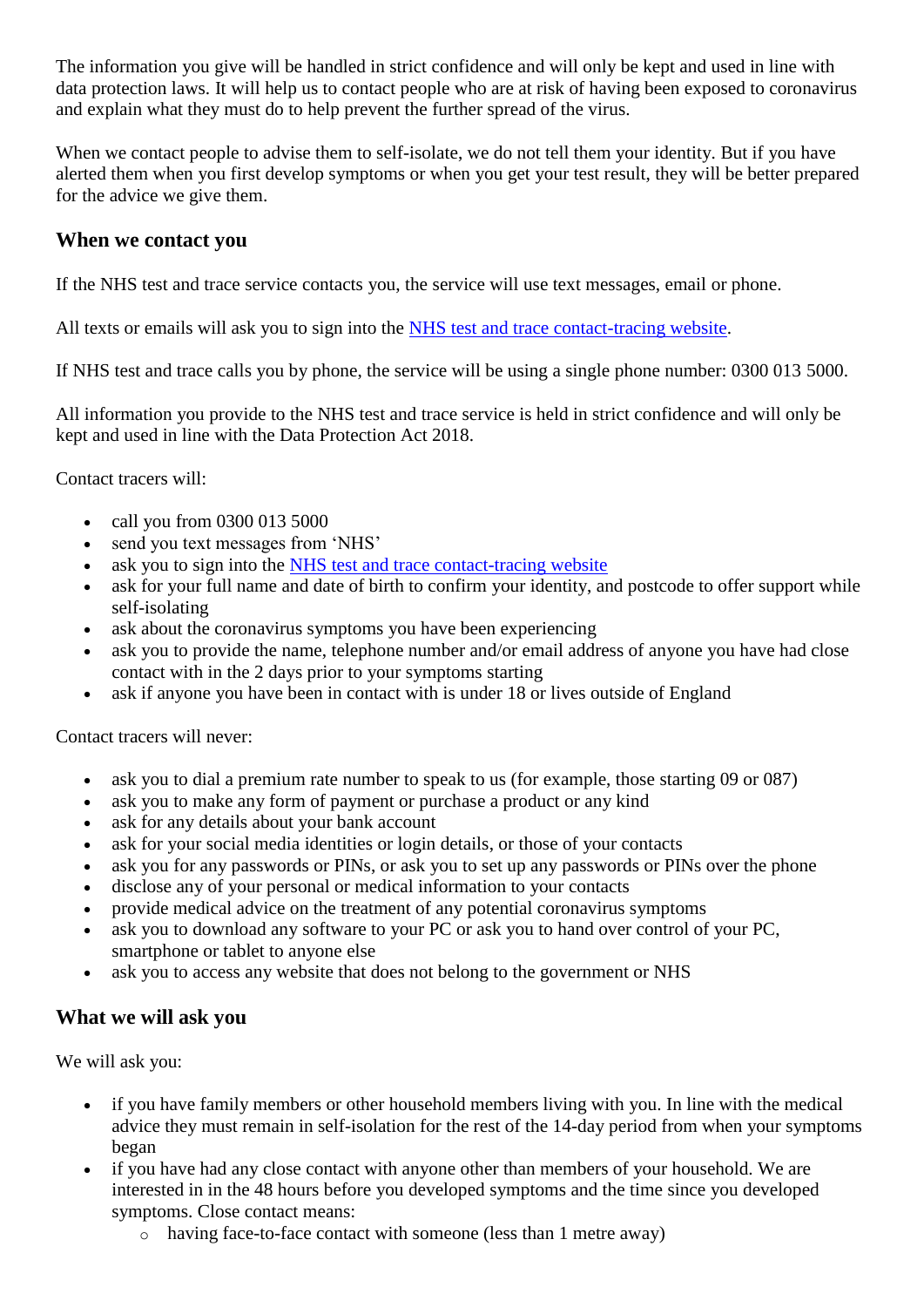- o spending more than 15 minutes within 2 metres of someone
- o travelling in a car or other small vehicle with someone (even on a short journey) or close to them on a plane
- $\bullet$  if you work in or have recently visited a setting with other people (for example, a GP surgery, a school or a workplace)

We will ask you to provide, where possible, the names and contact details (for example, email address, telephone number) for the people you have had close contact with. As with your own details these will be held in strict confidence and will be kept and used only in line with data protection laws.

### **How this information is used**

Based on the information you provide, we will assess whether we need to alert your contacts and ask them to self-isolate.

We may refer the case to local public health experts if your case is complex, for example, if you work in or have recently visited:

- a health or care setting, such as a hospital or care home
- a prison or other secure setting
- a school for people with special needs
- critical national infrastructure or areas vital for national security

Local public health experts are Public Health England staff and teams employed by your local authority who work together with all parts of the local community to prevent or respond to local outbreaks.

# **The NHS coronavirus app**

We are currently developing our NHS coronavirus app, which is being trialled on the Isle of Wight. When rolled out nationally this app will supplement the other forms of contact tracing.

# **People who have had close contact with someone who has coronavirus**

#### **If you are told to self-isolate**

If we identify you as someone who has had close recent contact with someone who has tested positive for coronavirus, we will notify you that you must self-isolate in line with medical advice.

You may be feeling well and not have any symptoms, but it is still essential for you to follow the advice that you are given.

This is because, if you have been infected, you could be infectious to others at any point up to 14 days. Some people infected with the virus don't show any symptoms at all and it is therefore crucial to self-isolate to avoid unknowingly spreading the virus.

If you do not have symptoms, you must not seek a test, as the scientific evidence shows that the test may not be able to detect whether you have the virus.

## **How you will be told to self-isolate**

If you are aged 18 or over, we will contact you by text message or email but will follow up by phone if we don't get a response. If we only have a landline number for you, we will contact you on that number.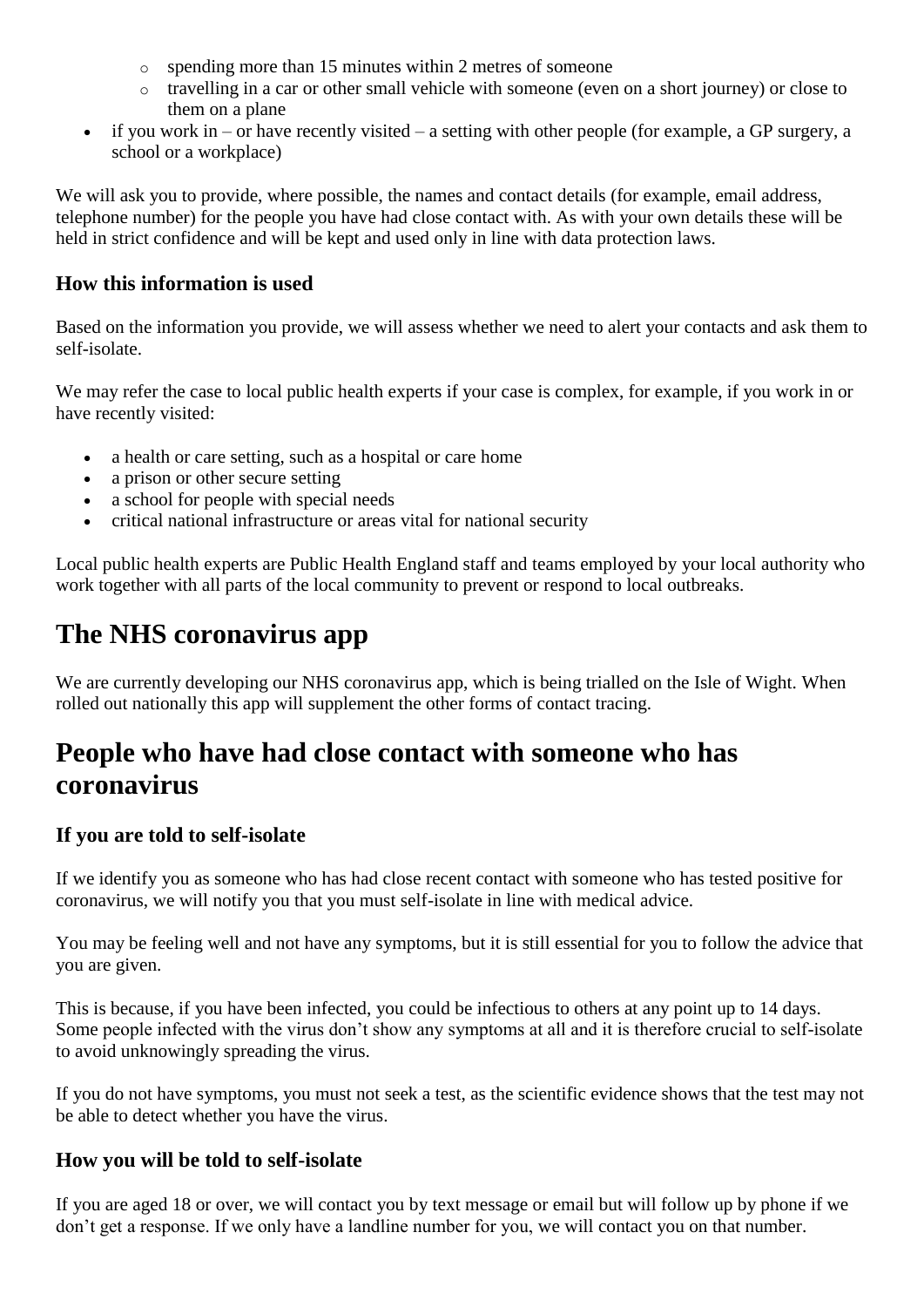If you are under 18 years old, we will contact you by phone wherever possible and ask for consent from your parent or guardian to continue the call.

If you have internet access, we will ask you to log onto our NHS test and trace website. This is the simplest way of giving you the information you need and the opportunity to ask any questions. The online service will also ask you to confirm that you are following the advice on self-isolation.

If you do not have internet access, we will arrange for a trained call handler to speak to you by phone to give you the information and advice you need.

### **What happens next**

You must self-isolate for 14 days after you were in contact with the person who has tested positive for coronavirus. This is crucial to avoid unknowingly spreading the virus.

Self-isolation means staying at home and not going outside your home at any time. If you live with other people, they do not need to self-isolate, but they should avoid contact with you as far as possible and follow advice on hygiene. If you do not live with other people, you should seek help from others, or delivery services, for essential activities such as food shopping. Self-isolation can be particularly challenging if you are looking after children, or if you care for vulnerable people who cannot stay with friends or family.

If you go on to develop symptoms, anyone you live with must then self-isolate and you must report your symptoms and get tested.

It is crucial that you complete your 14-day self-isolation period if you've been identified as a contact, even if you get a negative test result. This is because you may have the virus, but it cannot yet be detected by a test, so you could unknowingly spread the virus if you leave the house. Other members of your household, however, do not need to remain in self-isolation.

#### **When we contact you**

If the NHS test and trace service contacts you, the service will use text messages, email or phone.

All texts or emails will ask you to sign into the [NHS test and trace contact-tracing website.](https://contact-tracing.phe.gov.uk/)

If NHS test and trace calls you by phone, the service will be using a single phone number: 0300 013 5000.

All information you provide to the NHS test and trace service is held in strict confidence and will only be kept and used in line with the Data Protection Act 2018.

Contact tracers will:

- call you from 0300 013 5000
- send you text messages from 'NHS'
- ask for your full name and date of birth to confirm your identity, and postcode to offer support while self-isolating
- ask if you are experiencing any coronavirus symptoms
- provide advice on what you must do as you have been in contact with someone who has tested positive for coronavirus

Contact tracers will never:

- ask you to dial a premium rate number to speak to us (for example, those starting 09 or 087)
- ask you to make any form of payment or purchase a product of any kind
- ask for any details about your bank account